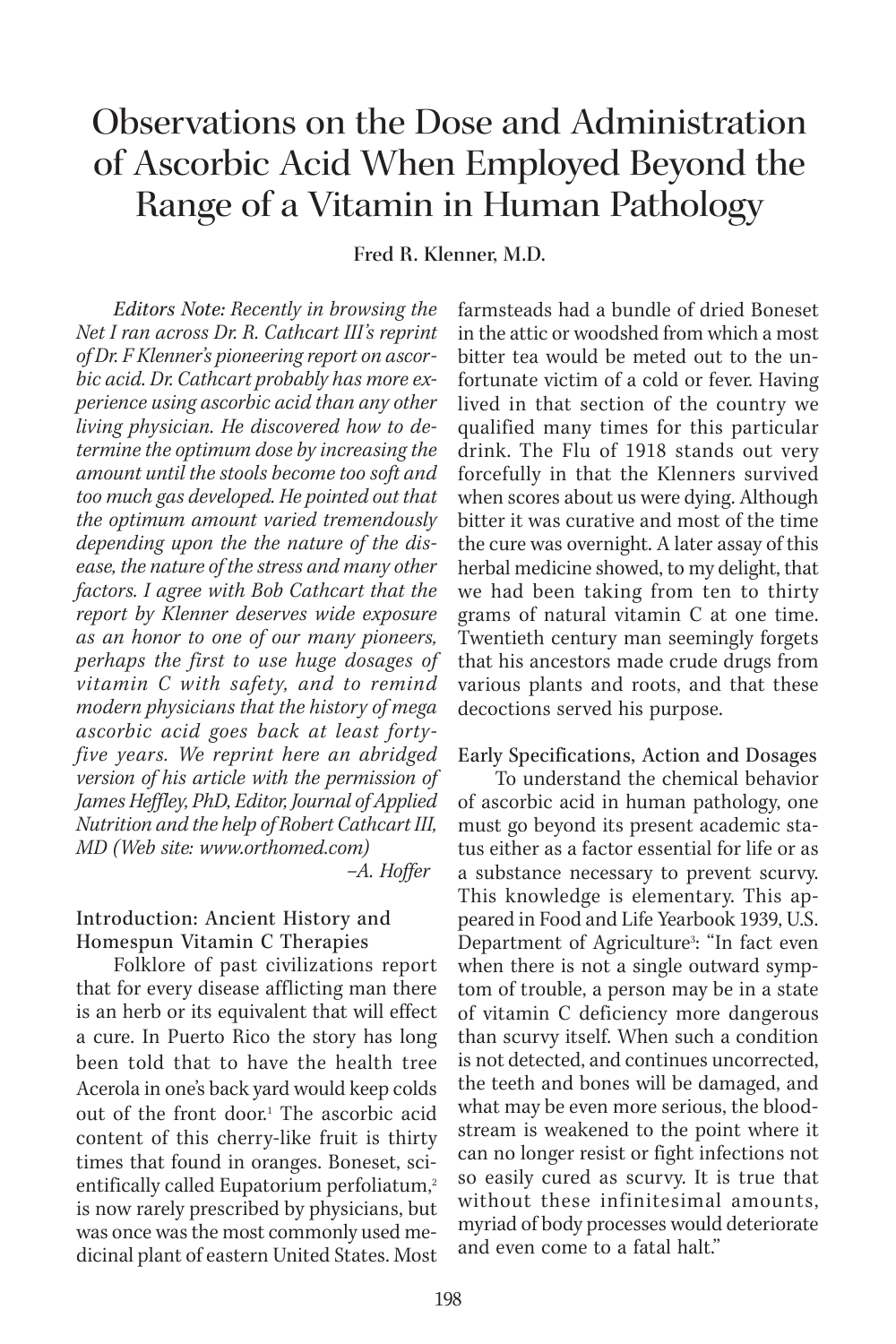Ascorbic acid has many important functions. It is a powerful oxidizer and when given in massive amounts, i.e. 50 grams to 150 grams, intravenously, for certain pathological conditions, and run in as fast as a 20 gauge needle will allow, it acts as a "flash oxidizer"<sup>4</sup> often correcting the pathology within minutes. Ascorbic acid is also a powerful reducing agent. Its neutralizing action on certain toxins, exotoxins, virus infections, endotoxins and histamine is in direct proportion to the amount of the lethal factor involved and the amount of ascorbic acid given. At times it is necessary to use ascorbic acid intramuscularly, however, it should be given orally at the same time as well.

If one is to employ ascorbic acid intelligently, some index for requirements must be realized. Unfortunately there exists today "minimum daily requirements." This illegitimate child has been co-fathered by the National Academy of Science and The National Research Council and represents a tragic error in judgement. There are many factors which increase the demand by the body for ascorbic acid beyond so-called scorbutic levels including: age of the individual; habits such as smoking, the use of alcohol, playing habits; sleep, especially when induced artificially; trauma caused by a pathogen, work, surgery or accident; kidney threshold; physiological stress, season of the year; loss in the stool; variations in individual absorption; variations in binders of commercial tablets; body chemistry; drugs; body weight; inadequate storage.

### Flexible Dosage Standards Explained as Minimal Standards

With ascorbic acid, today's adequate supply means little or nothing in terms of the needs for tomorrow. Based on scant data on mammalian synthesis, available for the rat, a 70 kg individual would produce 1.8 grams<sup>5</sup> to 4.0 grams<sup>6</sup> of ascorbic acid per day in the unstressed condition. Under stress, up to 15.2 grams.7 Compare this to the the

the 70 mg recommended for daily requirements without stress and the 200 mg for the simple stress of the obstretical patient, and you will recognize the disparity and understand why we have been waging a one man war against the establishment in Washington for 23 years.

# Ascorbic Acid not Synthesized by Man

Work on mammalian biosynthesis of ascorbic acid indicates that the vitamin C story as is generally accepted represents an oversimplification of available evidence.<sup>6,7,8</sup> It has been proposed that the biochemical lesion which produces the human need for exogenous sources of ascorbic acid is the absence of the active enzyme, l-gulonolactone oxidase from the human liver.9 A defect or loss of the gene controlling the synthesis of this enzyme in man blocks the final phase in the series for converting glucose to ascorbic acid. Such a mutation could have happened by a virus, radiation or simply chance, thus denying all progenies of this mutated animal the ability to produce ascorbic acid. Survival demanded ascorbic acid from an exogenous source. The inability of man to manufacture his own ascorbic acid, due to genetic fault, has been called hypoascorbemia by Irwin Stone.10

### Various Procedures for Testing for the Vitamin C Levels and Requirements of the Body

Various tests have been employed to determine the degree of body saturation of vitamin C but for the most part they have been misleading. Blood and urine samples analyzed with 2:6 dichlorophenol indophenol will give values roughly seven percent less than when testing with dinitrophenol hydrazine. Gothlin advocates the capillary fragility test which is similar to the tourniquet test of Hess in results. Both can be used to estimate the quantity of vitamin C necessary to maintain capillary integrity.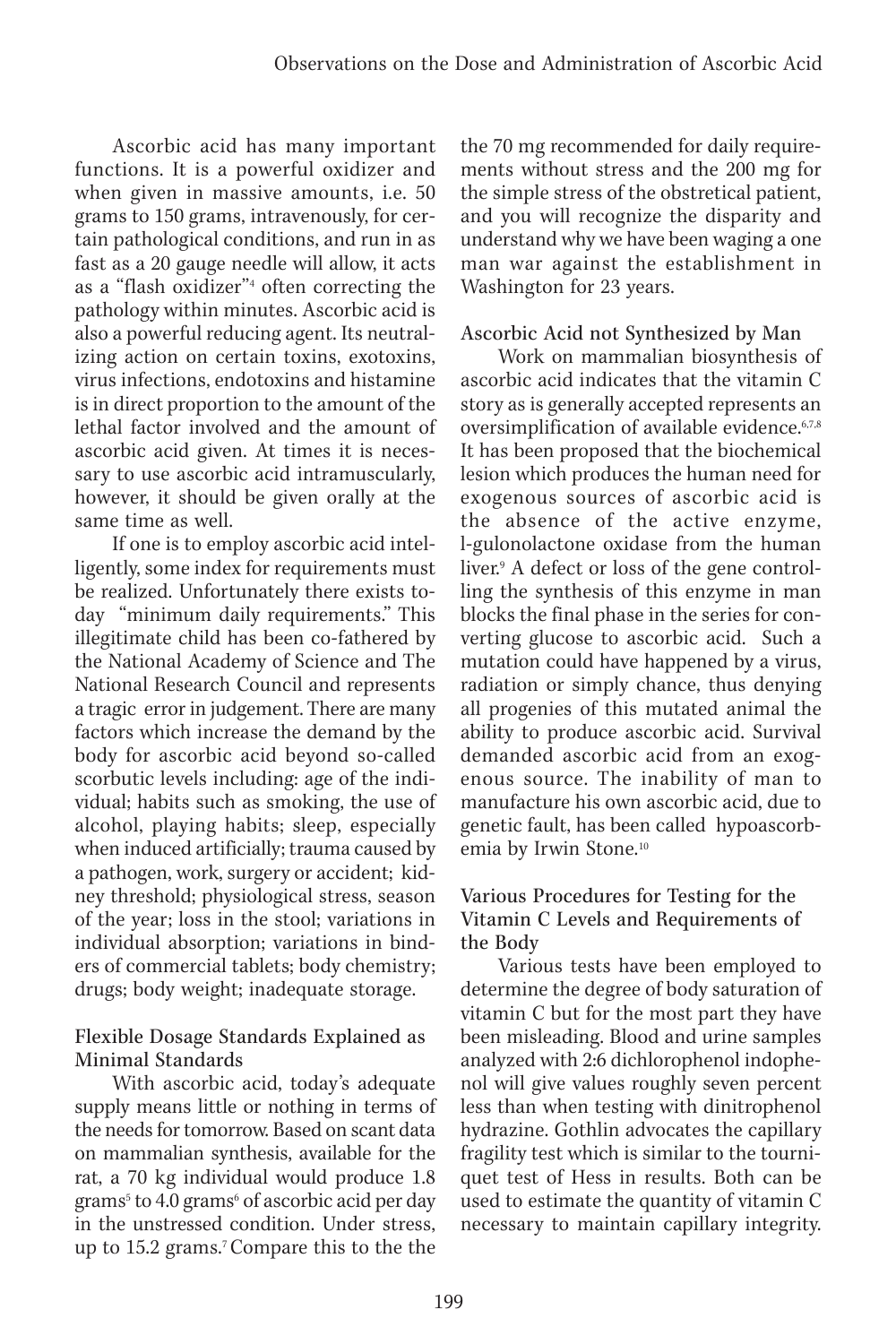The intradermal test of Rotter as modified by Slobody<sup>11</sup> is again gaining new recruits. In principle it is the same as the lingual test of Ringdorf and Cheraskin<sup>12</sup> since both are based on the time required to decolorize dye. The lingual test is rapid and simple to perform but it requires a syringe with a 25 gauge needle and a stop watch.This test was helpful in gauging requirements for simple stress but not accurate enough when using needle therapy. Fifteen years ago we developed the Silver Nitrate-Urine test.13 This test employs ten drops of 5% silver nitrate and ten drops urine which is placed in a Wasserman tube. When read in two minutes it will give a color pattern showing white, beige, smoke gray or charcoal or various combinations of any two depending upon the degree of saturation. We have found this color index test is all one will need for establishing the correct amount of ascorbic acid to use by mouth, by muscle, by vein in the handling of all types of human pathology either as the specific drug or as an adjuvant with other antibiotics or neutralizing chemicals.In severe pathological conditions the urine sample, taken every four hours, must show a fine charcoal like precipitation

#### Role Played by Ascorbic Acid in Intercellular Reactions, Neutralizing, Possibly Controlling Virus Production

In 1935 Stanley isolated a crystalline protein possessing the properties of tobacco mosaic virus. It contained two substances, ribonucleic acid (RNA) and protein. The simple structure characteristic of tobacco mosaic virus was soon found to be a basic property of many human viruses such as coxsackie virus (which I believe to be the cause of Multiple Sclerosis), Echoviruses and polioviruses - they all contain only ribonucleic acid and protein. There exist minor variations. Adenoviruses contain deoxyribonucleic acid (DNA) and protein. Other viruses such as that causing influenza contain added lipid and

polysaccharides. Deoxyribonucleic acid is used to program the large viruses, like mumps, ribonucleic acid is used to program the small viruses, like measles. The role of the protein coat is to protect the parasitic but unstable nucleic acid as it rides the blood highway or lymphatic system to gain specific cell entry. Pure viral nucleic acid without its protein coat can be inactivated by constituents of normal blood. There are several theories as to what happens after cell entry: Once inside a given cell the virus nucleic acid sheds its protein coat and proceeds to modify the host cell by either creating mutations or by directly substituting its own nucleic acid; The infectious nucleic acid, after entering a human cell, retains its protein coat and starts to produce its own type protein coat<sup>14</sup> and viral nucleic acid, so that new units can either depart to enter other cells or by destruction of the cell, thus making the infection more severe. The introduction of a foreign fragment of nucleic acid in the cellvirus interaction approach as postulated by Starr<sup>15</sup> suggests that there can exist cells with partial chromosome make-up and cells with multi-nuclei. Hiliary Kropowski holds that these partial cells are pseudovirons<sup>16</sup> and are found in some tumor-virus infections. A key factor in the Starr-Kropowski thinking is that the cell maintains its biological integrity to support virus development despite the abnormal morphology and genetic deficiency. If these invaded cells could be destroyed or the invader neutralized the illness would suddenly terminate. Ascorbic acid has the capability of entering all cells. Under normal circumstances its presence is beneficial to the cell, however, when the cell has been invaded by a foreign substance, like virus nucleic acid, enzymic action by ascorbic acid contributes to the breakdown of virus nucleic acid to adenosine deaminase which converts adenosine to inosine. The net result is to lead to purines which are extensively catabolized and not to p+urines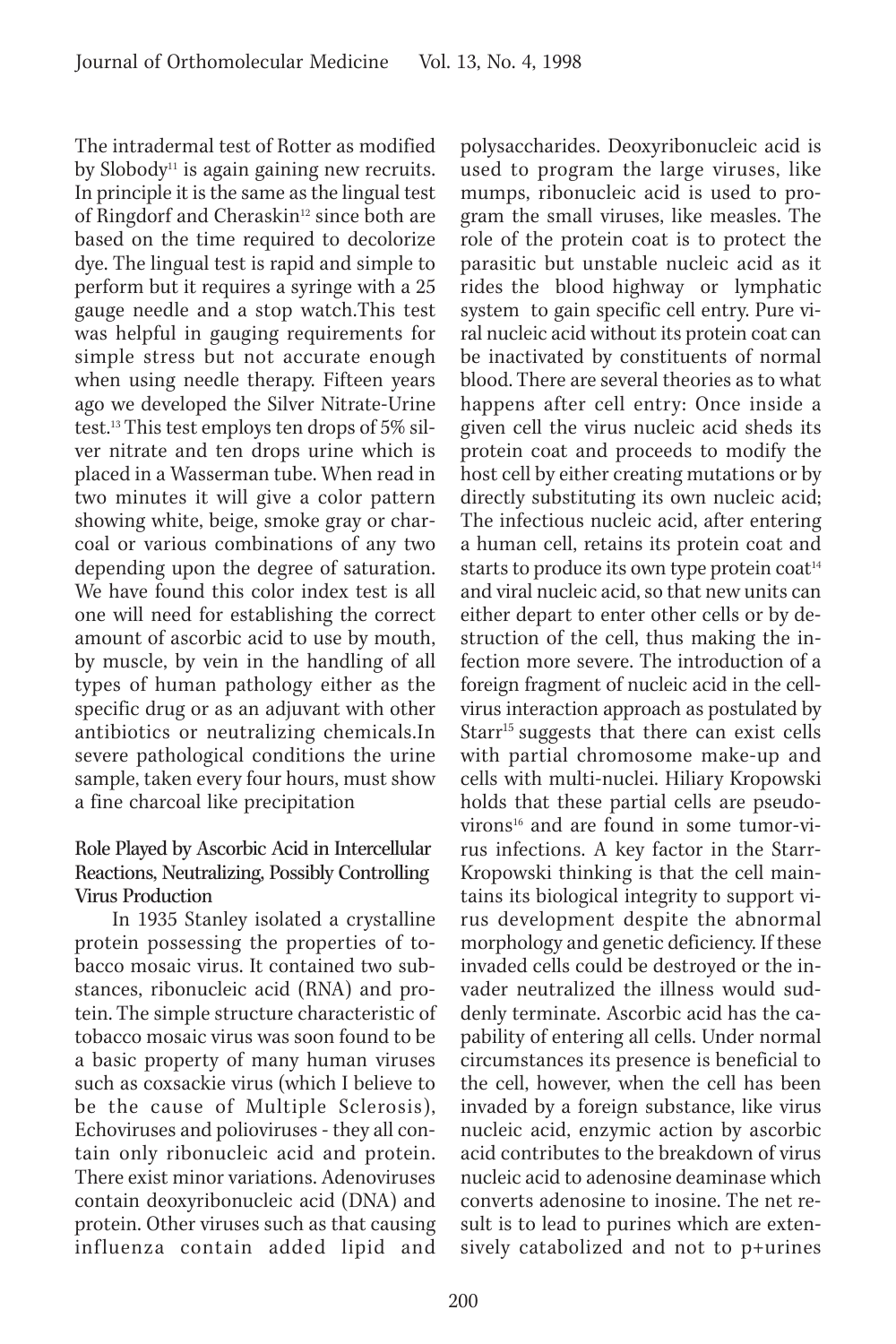which are utilized for further nucleic acid. Ascorbic acid also joins with the available virus protein, making a new macromolecule which acts as the repressor factor. It has been demonstrated that when combined with the repressor, the operator gene, virus nucleic acid, cannot react with any other substance and cannot induce activity in the structural gene, therefore inhibiting the multiplication of new virus bodies. The tensile strength of the cell membrane is exceeded by these macromolecules with rupture and destruction

### Promptness of Massive Ascorbic Acid in Avoiding Fatal Encephalitis Related to Stubborn Head and Chest Colds

In  $1953^{17}$  we presented a case history and films of a patient with virus pneumonia. This patient was unconscious, with a fever of 106.8ºF when admitted to the hospital. 140 grams ascorbic acid was given IV over a period of 72 hours at which time she was awake, sitting up in bed and taking fluids freely by mouth. The temperature was normal. Since that time we have observed a more deadly syndrome associated with a virus causing head and chest colds. This is one of the adenovirus striking in the area of the upper respiratory tract with resulting fever, sore throat and eyes, and when in children can cause fatal pneumonia. More often death is indirect by way of incipient encephalitis where the child can be dead in 30 minutes. These are the babies and children found dead in bed and attributed to Sudden Infant Death Syndrome. It is suffocation but by way of a syndrome we observed and reported in 195718 which is similar to that found in cephalic tetanus toxemia culminating in diaphragmatic spasm, with dyspnea and finally asphyxia.<sup>19</sup> By 1958<sup>20</sup> we had collected sufficient information from our office and hospital patients to catalog this deadly syndrome into two important stages.

 Stage 1. There is always a history of having had the flu which lasted 48 to 96

hours complicated with extreme physical or mental distress; or a mild cold, similar to an allergic rhinitis, which lingered on for several weeks but did not incapacitate the individual.

Stage 2, which is always sudden, will present itself in at least seven forms: Convulsive seizures; Extreme excitability resembling delirium tremens if an adult and with dancing of the eyeballs if a child; Severe chill; Strangling in the course of eating or drinking (bulbar type); Collapse; Stupor; Hemiplegic type. Other findings of this dramatic second stage are: rapid pulse; respiration twice to three times normal and in some cases will be suggestive of air hunger; moderately dilated pupils and in some instances hemiplegic; White blood count running from 6,000 to 25,000 with a high poly count in the differential.

# *Neurological Changes*

It is apparent that the second stage of this syndrome is triggered by a breakthrough at the site of the blood-brain barrier. The time required for neurological changes to become evident is roughly comparable to the time necessary for similar neuropathology to be demonstrated following a severe head injury. Cerebral edema exists in both conditions. In my practice I start massive ascorbic acid therapy immediately. Physicians must recognize the inherent danger of the lingering head or chest cold and appreciate the importance of early massive vitamin C therapy. I have seen children dead in from 30 minutes to 2 hours because their attending physician was not impressed with their illness upon hospital admission. An autopsy on one of these patients showed bilateral pneumonitis–all one needs to spark a deadly encephalitis.

How does the brain become involved in encephalitis? Some speculate on the pathways in which the virus gains entrance into the brain, summarized as follows:

a) Through the olfactory nerves; Through the portals of the stomach from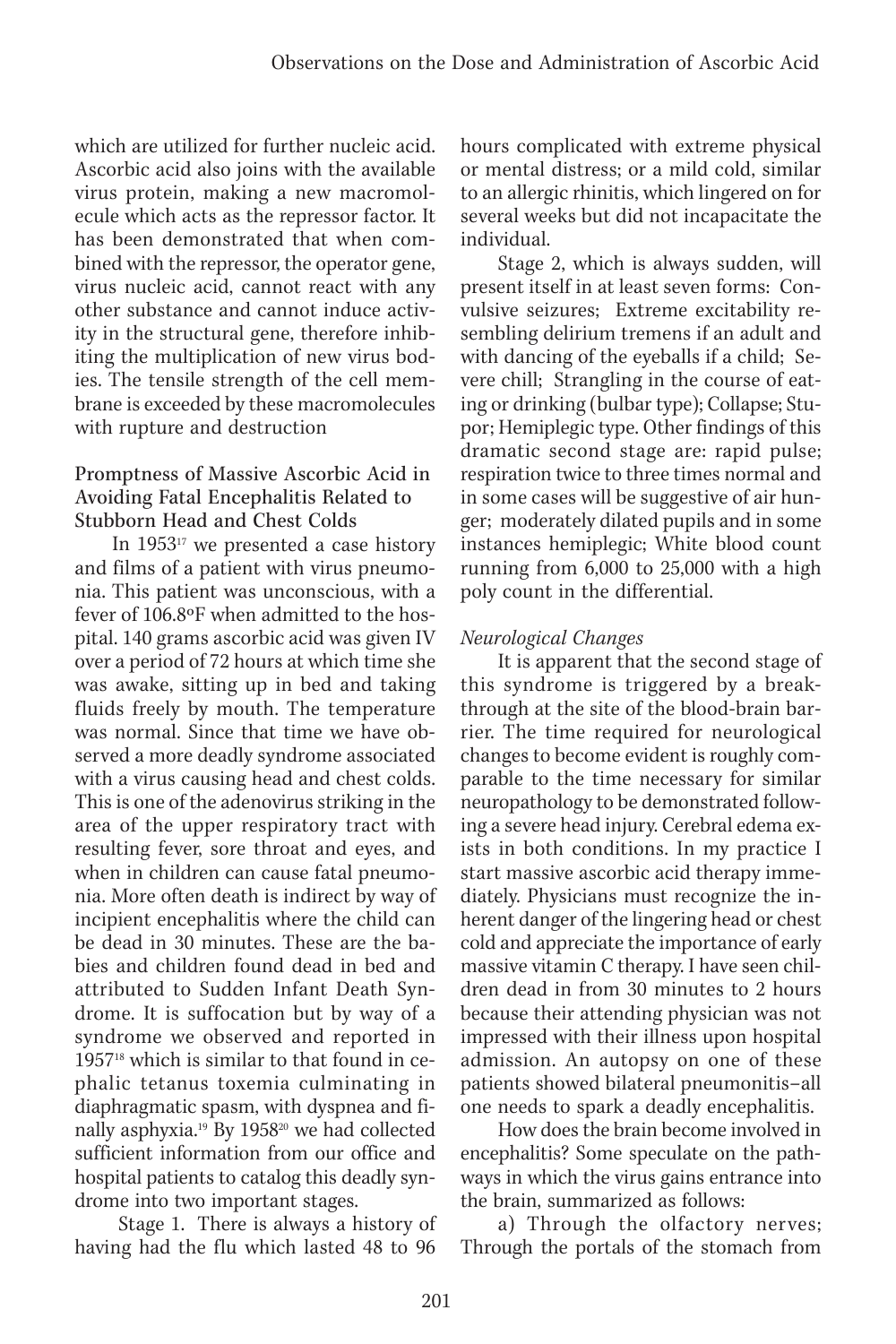material swallowed, either pulmonary or upper respiratory drainage; Direct extension from otitis media or from mastoid cells

b) The blood stream. Arriving in the brain the virus goes through the blood cerebrospinal fluid barrier and/or the blood brain barrier by one of three ways: electrical charge; chemical lysis of tissue; osmosis.

c) Bakay<sup>21</sup> reported that the permeability of the blood-brain barrier can be changed by introducing various toxic agents into the blood circulation. Chambers and Zweifach<sup>22</sup> emphasized the importance of the intercellular cement of the capillary wall in regulating permeability of the blood vessels of the central nervous system. In this syndrome the toxic substance is an adenovirus. Ascorbic acid will repair and maintain the integrity of the capillary wall.

# Burn Degrees Explained and some Therapy Rational

The pathologic physiology of a burn wound from the moment of the accident is in a state of dynamic change until the wound heals or the patient dies. The primary consideration is the phenomenon of blood sludging originally recognized by Knisely in 1945.<sup>23,24</sup> Initially there is intravascular agglutination of red blood cells into distinctly visible, smooth, hard, rigid, basic masses. Oxygen uptake by the tissues is greatly reduced because of the sludging and therefore reduced rate of flow. Berkeley<sup>25</sup> in 1960 concluded that this phenomenon of sludging or agglutination results in capillary thrombosis in the area of the burn, extending proximally to involve the large arterioles and venules and thereby creating tissue destruction greater than that originally produced by the burn. Anoxia produces added tissue destruction. Lund and Levenson<sup>26</sup> found that after severe burns there is considerable alteration in the metabolism of ascorbic acid as shown by a low concentration of ascorbic acid in the plasma either with the patient fasting or after saturation tests and also low urinary excretion of vitamin C either

with the patient fasting or after the injection of test doses. The extent of the abnormality closely paralleled the severity of the burn. Bergman<sup>27</sup> reported an increase demand for ascorbic acid in burns especially when epithelization and formation of granulation tissue are taking place. Lam<sup>28</sup> also reported in 1941 a marked decrease in the plasma ascorbic acid concentration in patients with severe burns. Klasson<sup>29</sup> although limiting the amount of ascorbic acid to a dose range of 300 mg to 2000 mg daily, in divided doses, found that it hastened the healing of wounds by producing healthy granulation tissue and also that it reduced local edema. He rationalized that ascorbic acid used locally as a 2% dressing possessed astringent properties similar to hydrogen peroxide. He also reported that antibiotic therapy was rarely necessary.

# Severe burns and related therapy

Harlen Stone<sup>30</sup> suggested the use of gentamicin in major burns to lower the sepsis caused by pseudomonas. Absorption of its exotoxin from the infected burn wound inhibits the bacterial defense mechanism of the reticuloendothelial system. Death can result either from the toxemia alone or from an associated septicemia. We have found that the secret in treating burns can be summarized in five steps:

 1. The use of the old covered wagon type cradle when indicated, with three 25 watt bulbs. The patient controls the heat by turning on and off the first bulb as needed to keep warm. No garments or dressings are allowed

2. The employment of a 3% ascorbic acid solution as a spray over the entire area of the burn. The 3% solution is used every 2 to 4 hours for a period of roughly five days

3. The use of vitamin A and D ointment over the area of the burn and this is now alternated, q4h with the 3% ascorbic acid solution

4. The administration of massive doses of ascorbic acid by vein and by mouth. 500 mg per kg body weight diluted to at least 18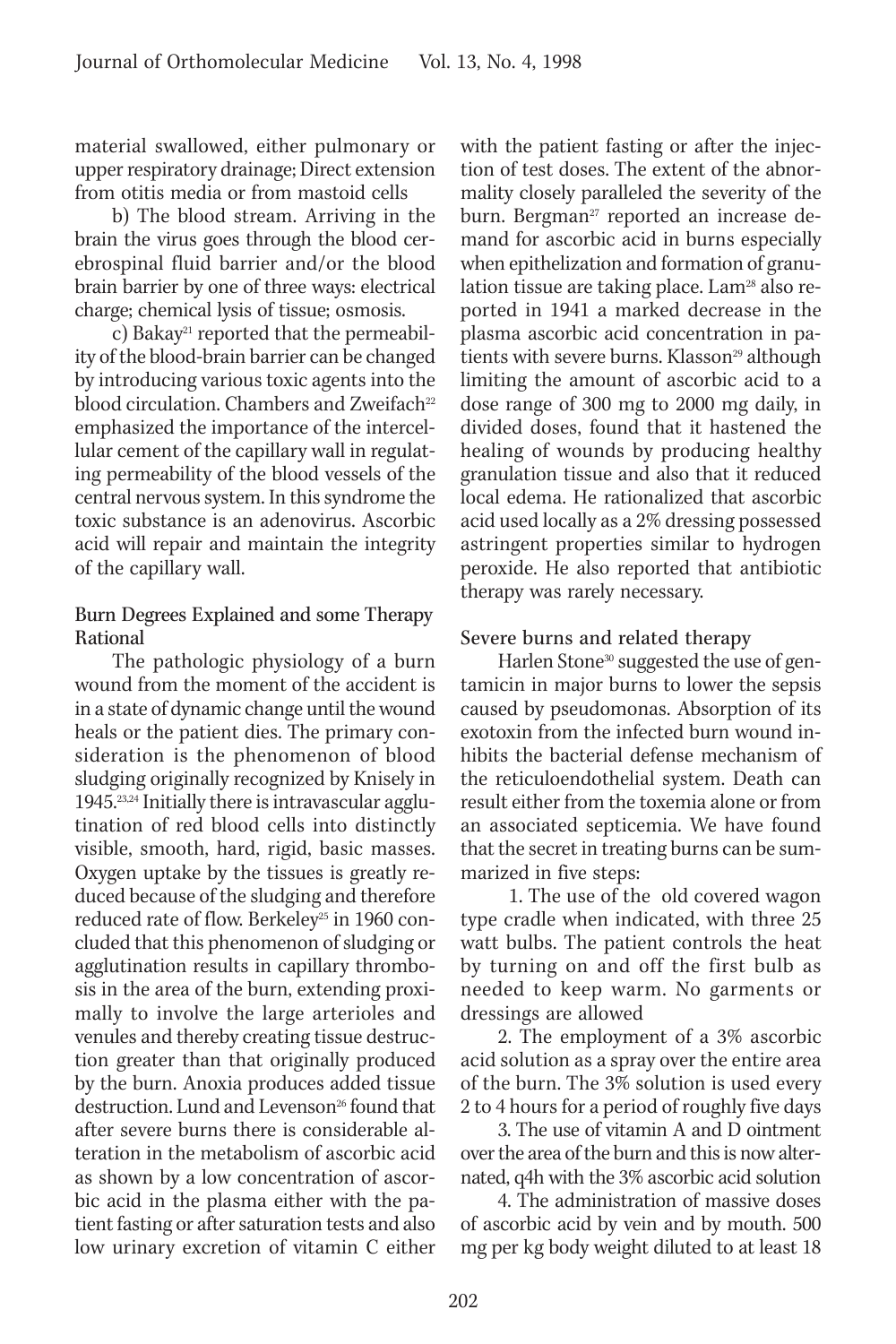c.c. per gram vitamin C using 5% dextrose in water, saline in water or Ringers solution and for the initial injection, run in as fast as a 20 gauge needle or catheter will carry the flow. Cut-downs are frequently necessary and the foot-ankle area is recommended. Vitamin C solution is repeated every 8 hours for the first several days, then at 12 hour intervals. Ascorbic acid, by mouth, is given to tolerance. Loose stools is accepted as this index. Using large doses of ascorbic acid I.V. will necessitate the administration of at least one gram calcium gluconate, daily, to replace free calcium ions removed in the breakdown chemical action as ascorbic acid goes to dehydroascorbic acid, then to ketogulonic acid and later to oxalic acid as the calcium salt

5. Supportive treatment; that is, whole blood and maintaining electrolyte balance.

If seen early after the burn there will be no infections and no eschar formations. This eliminates fluid formation, since the eschar traps will not exist and there will be no distal edema because the venous and lymphatic systems will remain open. There will be no arterial obstruction and no nerve compression. Pseudomonas will not be a problem, since ascorbic acid destroys the exotoxin systemically and locally. Even if the burn is seen late when pseudomonas is a major problem the gram negative bacilli will be destroyed in a few days leaving a clean healthy surface. Ascorbic acid also eliminates pain so that opiates or their equivalent are not required. What has been overlooked in burns is that there are many living epithelial cells in the areas that grossly look like raw muscle. With the use of ascorbic acid these cells are kept viable, will multiply and soon meet with other proliferating units in the establishment of a new integument.

### Primary and Lasting Benefits in Pregnancy

Observations made on over 300 consecutive obstetrical cases using supplemental ascorbic acid, by mouth, convinced me that failure to use this agent in sufficient amounts in pregnancy borders on malpractice. The lowest amount of ascorbic acid used was four grams and the highest amount 15 grams each day. Requirements were roughly four grams first trimester, six grams second trimester and ten grams third trimester. Approximately 20 percent required 15 grams, each day, during last trimester. Eighty percent of this series received a booster injection of ten grams, intravenously, on admission to the hospital. Infants born under massive ascorbic acid therapy were all robust.

#### How Concerned Should we be About Oxalic Acid and Kidney Stones?

One of the scare weapons used by the critics on high daily doses of ascorbic acid is the oxalic acid-kidney stone hypothesis. In all cases stasis and a concentrated urine appear to be the chief physiological factors. Meakins<sup>31</sup> states that the chief factors in the formation of renal calculi are perversions of metabolic processes, infection and stasis in the urinary tract. There are two schools of thought on stone formation: 1) That there is a central nucleus of colloids on which the crystalloids are precipitated; 2) That the crystalloids are deposited from the urine in which they are present in concentrated solution, in which salt and hydrogen ion concentrations are important factors. In all cases stasis and a concentrated urine appear to be the chief physiological factors. The only way that oxalic acid can be produced from ascorbic acid is through splitting of the lactone ring. The reaction of urine when 10 grams of vitamin C is taken daily is usually pH6. Oxalic acid precipitates out of solution only from a neutral or alkaline solution-pH7 to pH10. Kelli and Zilva<sup>32</sup> reported that dehydroascorbic acid is protected *in vivo* from rapid transformation to the antiscorbutically impotent diketo-gulonic acid from which oxalic acid is derived. Values reported in the literature for normal 24 hour urinary oxalate excretions for humans range from 14 mg to 56 mg. Lamden et al.<sup>33</sup> found in a group of volunteers that the ingestion of 9 grams ascorbic acid daily resulted in oxalate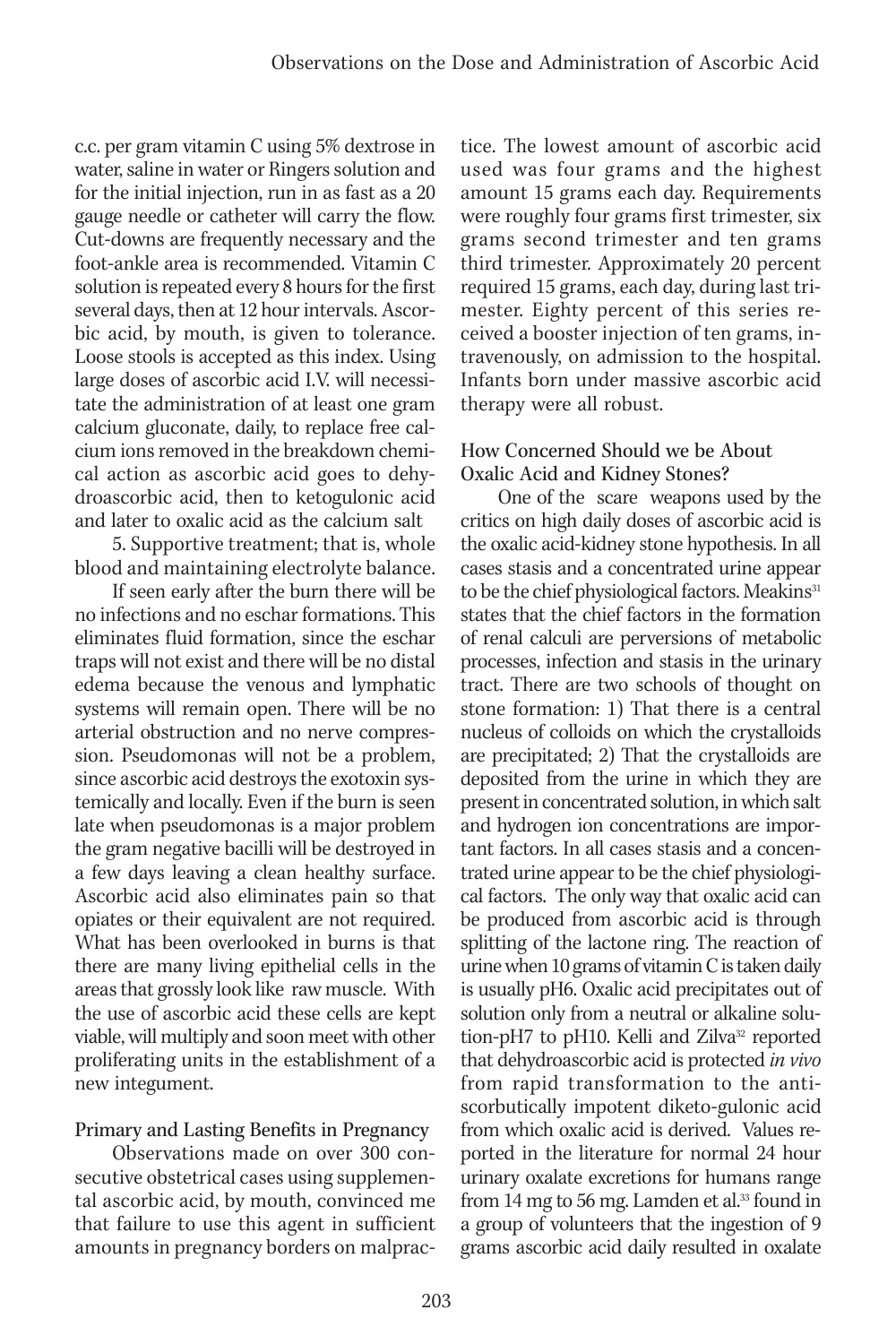spills as high as 68 mg for 24 hours and in the controls without extra vitamin C the high was 64 mg for a 24 hour period.

#### Some concern answered regarding high dosage of ascorbic acid

Merton Lamden, a biochemist, writing in the *New England Journal of Medicine,* Feb. 11, 1971, expresses grave doubts about the safety of large doses of ascorbic acid taken by mouth. He gives a report by Paterson<sup>34</sup> on the diabetogenic effect of dehydroascorbic acid on rats. Paterson in 1950 employed only the Ketone formula of ascorbic acid, dehydroascorbic acid, which he administered, undiluted, intravenously, in extraordinary amounts. His results were based on giving rats, weighing 100 grams to 120 grams, dehydroascorbic acid in doses from 20 to 50 mg. This transposed to a man weighing 70 kilograms would represent a dose of 3,500 gramsroughly 5,000 grams ascorbic acid. Obviously the work has no relationship with the ingestion of ascorbic acid by humans.

#### Diabetes Mellitus Response to 10 grams Ascorbic Acid by Mouth

Over the past 17 years we have studied the effect of 10 grams by mouth, in patients with diabetes mellitus. We found that every diabetic not taking supplemental vitamin C could be classified as having sub-clinical scurvy. For this reason they find it difficult to heal wounds. The diabetic patient will use the supplemental vitamin C for better utilization of his insulin. It will assist the liver in the metabolism of carbohydrates and to reinstate his body to heal wounds like normal individuals. We found that 60% of all diabetics could be controlled with diet and ten grams ascorbic acid daily. The other 40% will need much less needle insulin and less oral medication.

#### Observations Following Post-surgery Cases on Blood Plasma Levels of Ascorbic acid.

Deduction is evident of the need for substantial amounts of ascorbic acid prior to surgery. Plasma levels, recorded before starting anesthesia and after cessation of such inhalants and completion of surgery, remained unchanged. We found, however, that samples of blood taken six hours after surgery showed drops of approximately one-quarter the starting amount and at 12 hours the levels were down to one-half. Samples taken 24 hours later, without added ascorbic acid to fluids, showed levels three-quarters lower than the original samples. Baylor University research team reported similar findings in 1965. Bartlett, Jones<sup>35</sup> and others reported that in spite of low levels of plasma ascorbic acid at time of surgery, normal wound healing may be produced by adequate vitamin C therapy during the post-operative period. Lanman and Ingalls<sup>36</sup> showed that the tensile strength of healing wounds is lowered in the presence of scurvy plasma levels. Schumacher<sup>37</sup> reported that the pre-operative use of as little as 500 mg of vitamin C given orally was remarkably successful in preventing shock and weakness following dental extractions. Many other investigators have shown in both laboratory and clinical studies, that optimal primary wound healing is dependent to a large extent upon the vitamin C content of the tissues.

In 1949, it was my privilege to assist at an abdominal exploratory laparotomy. A mass of small viscera was found glued together. The area was so friable that every attempt at separation produced a torn intestine. After repairing some 20 tears the surgeon closed the cavity as a hopeless situation. Two grams ascorbic acid was given by syringe every two hours for 48 hours and then four times each day. In 36 hours the patient was walking the halls and in seven days was discharged with normal elimination and no pain. She has outlived her surgeon by many years. We recommend that all patients take ten grams ascorbic acid each day. At least 30 grams should be given, daily, in solutions, post-operatively, until oral medication is allowed and tolerated.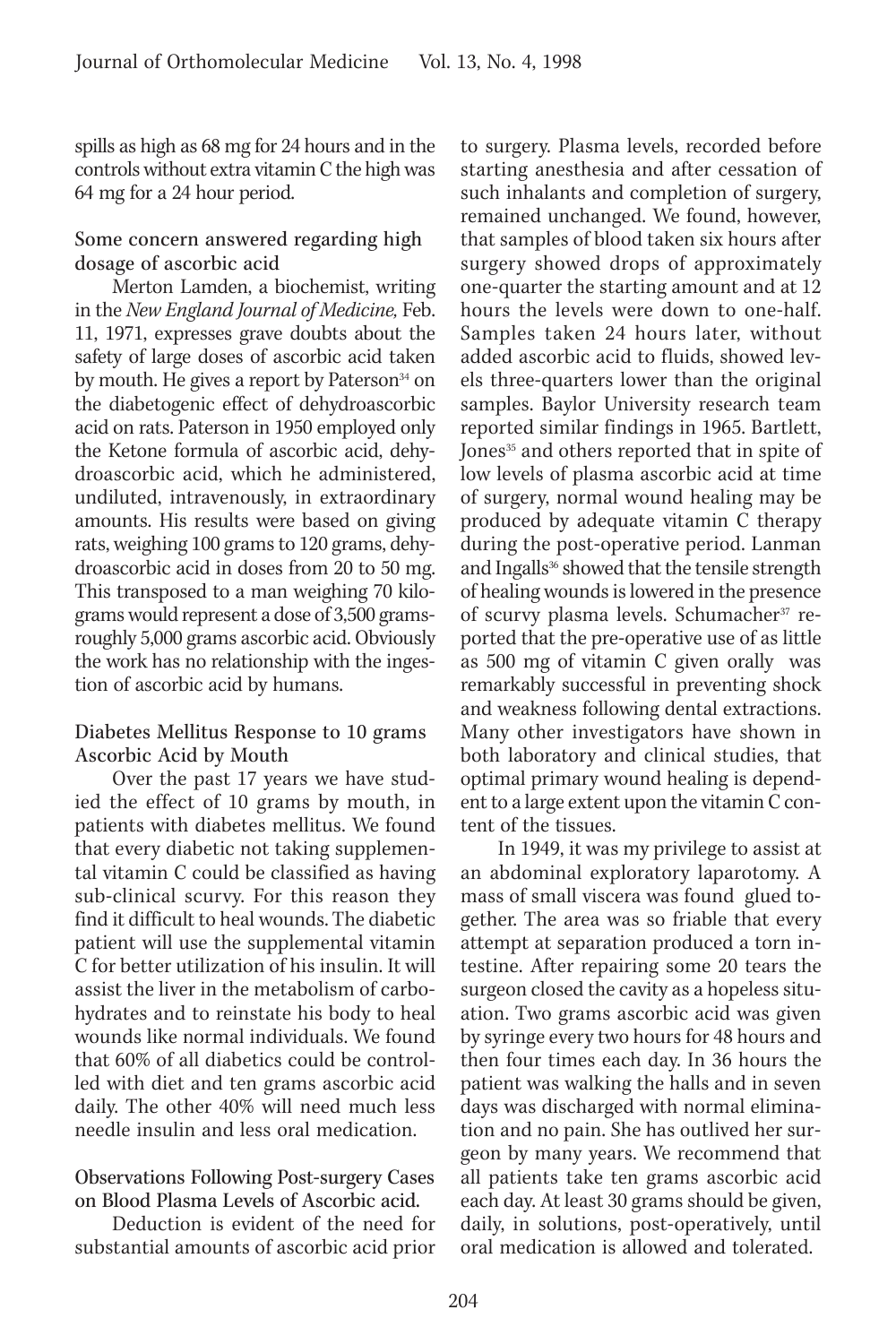#### Could Ascorbic Acid have Anti-cancer Features?

Schlegel<sup>38</sup> from Tulane University has been using 1.5 grams ascorbic acid daily to prevent recurrences of cancer of the bladder. He and biochemist Pipkin have been able to demonstrate that in the presence of ascorbic acid, carcinogenic metabolites will not develop in the urine. They suggest that spontaneous tumor formation is the result of faulty tryptophan metabolism while urine is retained in the bladder. Schlegel termed ascorbic acid "an anticancer vitamin." Along this line Glick and Hosoda<sup>39</sup> reported on work by Von Numers and Pettersson that the depletion of mast cells from guinea pigs skin was due to ascorbic acid deficiency. The possibilities indicated are that vitamin C is necessary either directly or indirectly for formation of mast cells, or for their maintenance once formed or both. Ascorbic acid will control myelocytic leukemia provided 25 to 30 grams are taken orally each day.

### Cholesterol not a Problem when Daily Intake of Ascorbic Acid is High

Mention should be made of the role<sup>40</sup> played by vitamin C as a regulator of the rate at which cholesterol is formed in the body; deficiency of the vitamin speeding the formation of this substance. In experimental work, guinea pigs fed a diet free of ascorbic acid showed a 600 percent acceleration in cholesterol formation in the adrenal glands. Take ten grams or more each day and then eat all the eggs you want; that is my schedule and my cholesterol remains normal. Russia has published many articles demonstrating these same benefits.

### Infectious Hepatitis Relieved

Viral hepatitis needs brief mentioning. There are two types: 1) Infectious hepatitis; 2) Needle hepatitis. Physical activity has always been considered to increase the severity and prolong the course of the disease.41 In Vietnam, Freebern and Repsher showed that pick-and-shovel details had no effects on the 199 controls as against 199 kept at bed rest.42 One thing is certain. Given massive intravenous ascorbic acid therapy and patients are well and back to work in from three to seven days. In these cases the vitamin is also employed by mouth as follow-up therapy. Dr. Bauer at the University Clinic, Basel, Switzerland, reported that just 10 grams daily, intravenously, proved the best treatment available.

### Ascorbic Acid Therapy Applied to Various Maladies

We could continue indefinitely extolling the merits of ascorbic acid. Boyd and Campbell43 reported excellent results in the healing of corneal ulcers even though their massive dose was 1.5 grams daily. One single injection of ascorbic acid calculated at 500 mg per kg body weight will reverse heat stroke. One to three injections of the vitamin in a dose range of 400 mg kg body weight will effect a dramatic cure in Virus Pancarditis. One gram taken every one to two hours during exposure will prevent sunburn. Intravenous injections will quickly relieve the pain and erythema, even the second degree burns when precautions are not taken. One to three injections of 400 mg per kg given every eight hours will dry up chicken-pox in 24 hours. If nausea is present it will stop the nausea.

These injections are usually given with a syringe in a dilution of one gram to five cc fluid. This concentration will produce immediate thirst. This is prevented by having the patient drink a glass of juice just before giving the injection.

Five per cent ointment using a water soluble base will cure acute fever blisters if applied 10 or more times a day and we have removed several small basal cell epithelioma has with a 30 percent ointment. Dr. Virno<sup>44</sup> at the eye clinic, University of Rome, Italy, reported very promising results in glaucoma with a dose schedule of 100 mg per kg body weight taken after meals and at bed hour. He also reported that these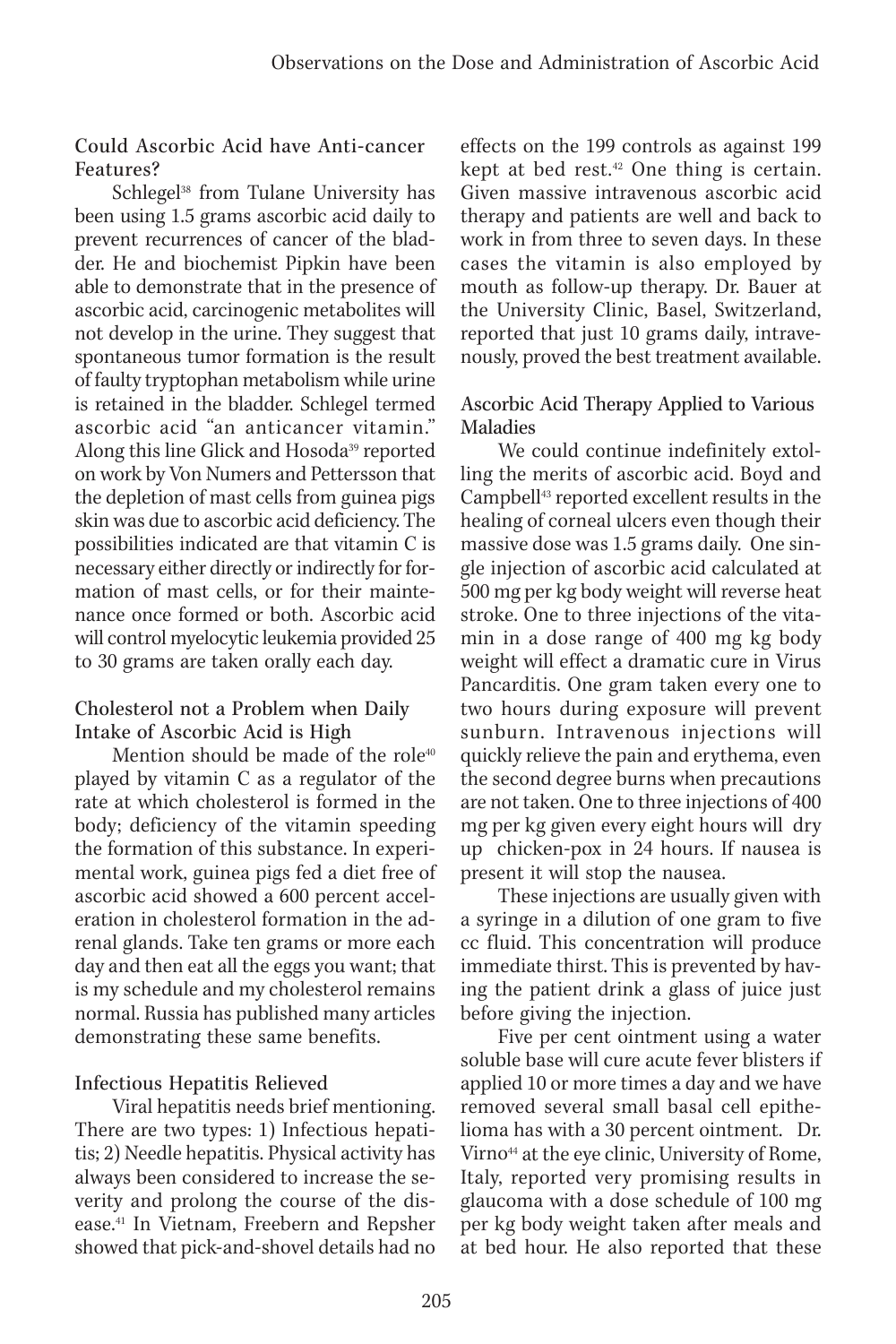large doses have proved to be safe. In arthritis at least 10 grams daily and those taking 15 to 25 grams daily will experience commensurate benefit. Supportive treatment must also be given. Repair of collagenous tissue is dependent of adequate ascorbic acid. In herpes zoster use two grams vitamin C intramuscularly and 50 mg adenosine-5 monophosphoric acid, aqueous solution, also intramuscularly every 12 hours. In massive shingles ascorbic acid should also be given by vein and always as much by mouth as can be tolerated. Heavy metal intoxication is also resolved with adequate vitamin C therapy.

General all around benefits, that the brain will be clearer, the mind more active, the body less wearied and the memory more retentive, will accrue with a daily dosage of one to ten grams ascorbic acid per day for adults and one gram for each year of life for children under ten.

### Summary

The types of pathology treated with massive doses of ascorbic acid run the entire gamut of medical knowledge. Body needs are so great that so called minimal daily requirements must be ignored. A genetic error is the probable cause for our inability to manufacture ascorbic acid, thus requiring exogenous sources of vitamin C. Simple dye or chemical test are available for checking individual needs. Ascorbic acid destroys virus bodies by taking up the protein coat so that new units cannot be made, by contributing to the break-down of virus nucleic acid with the result of controlled purine metabolism. Its action in dealing with virus pneumonia and virus encephalitis has been outlined. The clinical use of vitamin C in pneumonia has a very sound foundation. In experimental tests monkeys kept on a vitamin C free diet all died of pneumonia while those with adequate diets remained healthy.45 Many investigators have shown an increased need for ascorbic acid in this condition.46,47 Brody

in 1953 after studying vitamin C and colds in college students advised that ascorbic acid be given early and often in sufficient amounts. Regnier<sup>48</sup> reporting in review of Allergy found that the larger the dose of ascorbic acid the better were the results. Our findings resulted in a schedule of one gram each hour for 48 hours and then 10 grams each day by mouth. Those under ten at least one gram for each year of life.

# Virus Encephalitis

Virus encephalitis is a deadly syndrome and must be treated heroically with intravenous and/or intramuscular injections of ascorbic acid. We recommend a dose schedule of from 350 mg to 700 mg per kg body weight diluted to at least 18 cc of 5% dextrose water to each gram of C. In small children, two or three grams can be given intramuscularly, every two hours. An ice cap to the buttock will prevent soreness and induration. Ascorbic acid in amounts under 400 mg per kg body weight can be administered intravenously with a syringe in dilutions of 5 cc to each one gram provided the ampule is buffered with sodium bicarbonate with sodium Bisulfite added. As much as 12 grams can be given in this manner with a 50 cc syringe. Larger amounts must be diluted with bottle dextrose or saline solutions and run in by needle drip. This is true because amounts like 20 to 25 grams which can be given with a 100 cc syringe can suddenly dehydrate the cerebral cortex so as to produce convulsive movements of the legs. This represents a peculiar syndrome, symptomatic epilepsy, in which the patient is mentally clear and experiences no discomfiture except that the lower extremities are in mild convulsion. This epileptiform type seizure will continue for 20 plus minutes and then abruptly stop. Mild pressure on the knees will stop the seizure so long as pressure is maintained. If still within the time limit of the seizure the spasm will reappear by simply withdrawing the hand pressure. I have seen this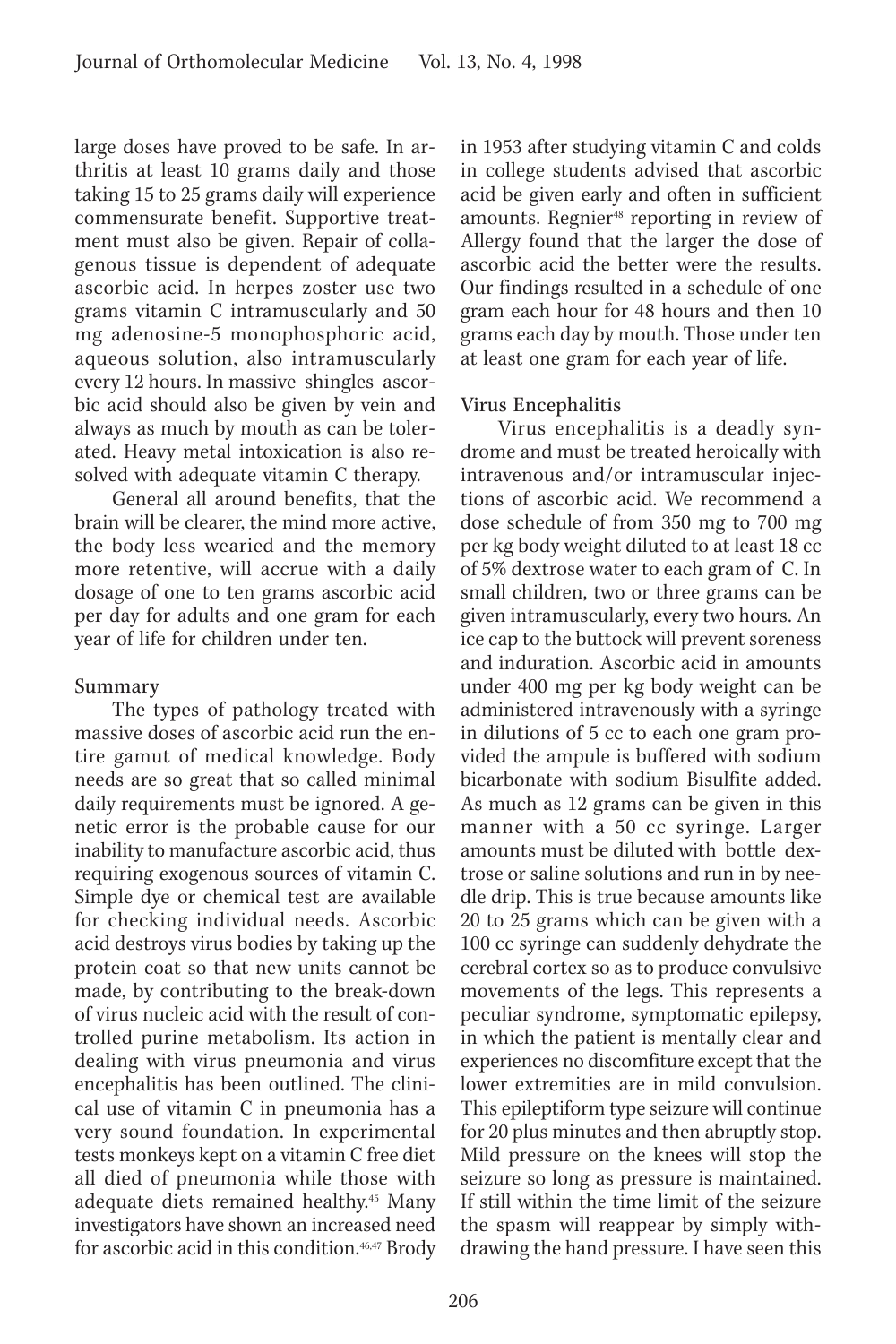in two patients receiving 26 grams intravenously with a 100 cc syringe on the second injection. One patient had poliomyelitis, the other malignant measles. Both were adults. I have duplicated this on myself to prove no after effects. Intramuscular injections are always 500 mg to one c.c. solution. With continuous intravenous injections of large amounts of ascorbic acid, at least one gram of calcium gluconate must be added to the fluids each day. This is done because we have found that massive doses of ascorbic acid pulls free calcium ions from the vicinity of the platelets or from the calcium-prothrombin complex as the lactone ring of dehydroascorbic acid is opened. The first sign of calcium ion loss is nose bleeding. This differs from the nosebleed found, at times, in cases of chicken pox or measles. Here it represents frank scurvy from vitamin C deficiency. The pathology being capillary fragility.49

### Burns

A new treatment for burns has been outlined, which if followed will eliminate skin grafting and plastic surgery. It is probably too simple to gain early acceptance. The literature has been suggesting the value of ascorbic acid in burns for many years. Proper local application and the amount for systemic usage has been misleading. One only need see one case properly treated with ascorbic acid to appreciate its importance. If ascorbic acid can destroy the exotoxin of tetanus, as Jungeblut demonstrated, it can also destroy the exotoxin of Pseudomonas. Ascorbic acid plays an important role in maintaining fluid balance in the body. Ruskin pointed out that the vitamin activates an enzyme arginase, which breaks down the amino acid arginine, resulting in production of urea which is one key to tissue fluid balance.

# Pregnancy

The simple stress of pregnancy demands supplemental vitamin C. This amount will vary with the individual. The silver nitrate-urine text will simplify these findings. Vitamin C seems especially concerned with mesenchymal tissue. When one considers the demands of the fetus and infant, especially premature babies, it is obvious that high vitamin C intakes are required during pregnancy because this parasite will drain available C from the mother. Greenblatt<sup>50</sup> reports excellent results following the oral administration of vitamin C in the therapy of habitual abortion. In my own practice I was able to take women who had had as many as five abortions without a successful pregnancy and carry them through two and three uneventful pregnancies with the use of supplemental vitamin C. The German literature is stacked with articles recommending high doses of vitamin C during gestation because they believe that this substance is of great benefit in influencing the health of the mother and in preventing infections. The vital contribution of ascorbic acid to the body tissues can be summed up in the formation and maintenance of normal intercellular material, especially in the connective tissue, bones, teeth, and blood vessels. Genetic errors might be prevented if prospective mothers were advised to take 10 or more grams of ascorbic acid daily. It is significant that we found in the simple stress of pregnancy, a normal physiological process, that equivalent requirements paralleled those found in the rat when under stress. Experiments by King et al.<sup>51</sup> have shown that the need for supplemental vitamin C begins with the embryo.

# Diabetes

Large doses of ascorbic acid do not cause diabetes mellitus in humans as has been suggested. On the contrary 10 grams daily, by mouth, has proved to be beneficial. The fact that 10 grams will allow them to heal wounds like normal individuals will save many legs in the future. Lamden, a biochemist, instigated these fears by mis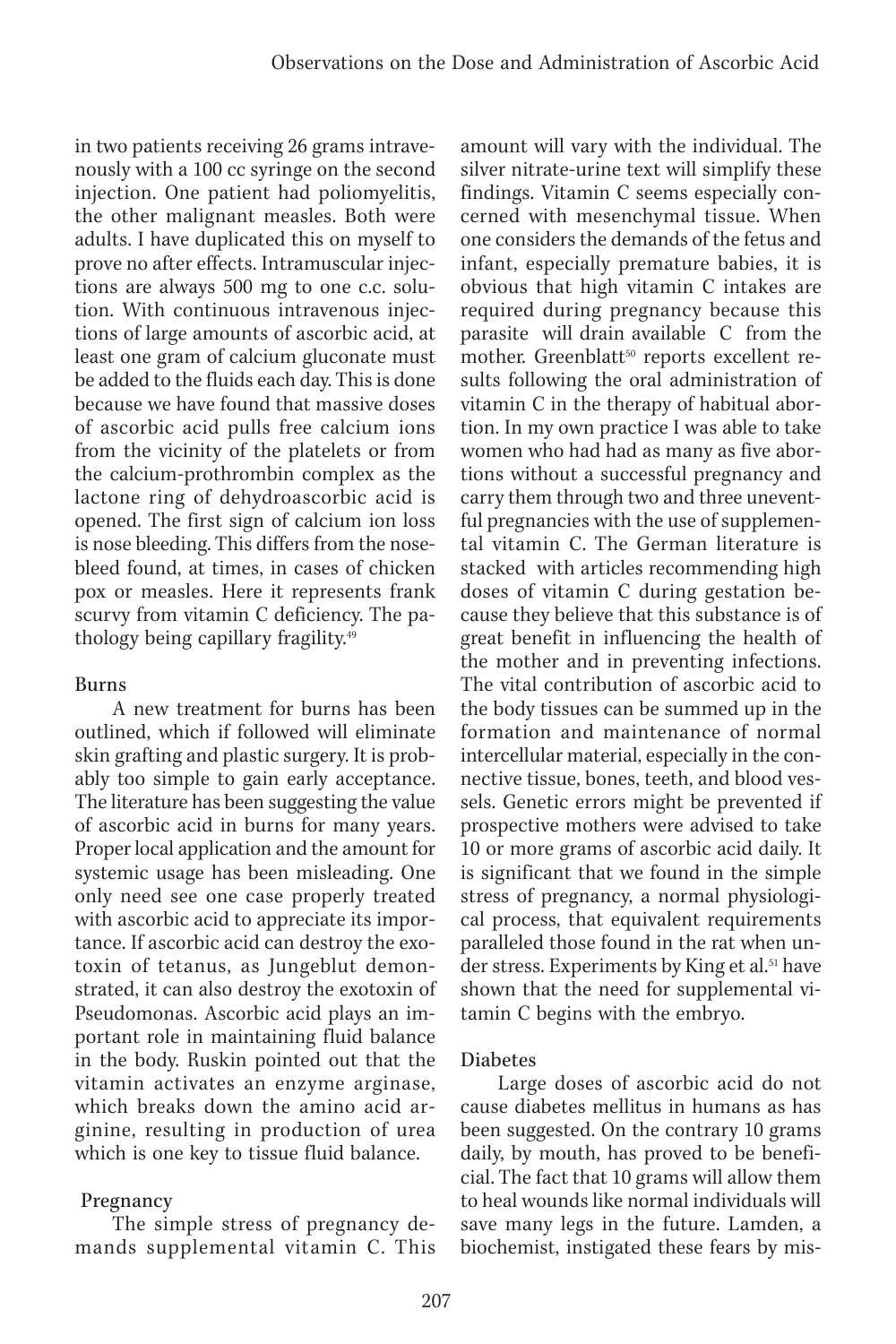interpretation of the results reported by Patterson using the Ketone formula intravenously in rats.

#### In Surgery

In surgery the use of ascorbic acid resolves itself into a must situation. The 24 hour frank scurvy levels should be sufficient evidence to encourage all surgeons to use vitamin C freely in their fluids. Proper employment of vitamin C by the surgeons will all but eliminate the post-surgery deaths.

#### In Malignancy

The part very large doses of ascorbic acid given intravenously over a prolonged period offers a medical challenge. From cabbage and tomatoes grown in the carbon-14 chambers radioactive ascorbic acid can be extracted, which can be used in tracer studies. At least one research team has demonstrated that in cancer all available C is mobilized at the site of the malignancy. Lauber and Rosenfeld reported that C is mobilized from the tissues of the body and selectively concentrated in traumatized areas. In one hopeless case we administered 17 grams daily for 92 consecutive days without changing the blood or urine levels from that associated with scurvy. This is the reason we believe a dose range of 100 grams to 300 grams daily by continuous intravenous drip for a period of several months might prove surprisingly profitable. Blood chemistry should be followed daily with such an investigation. Schlegel found that even a dose of 1.5 grams a day, by mouth, would prevent bladder cancer.

#### Viral Hepatitis

Ascorbic acid is the drug of choice in viral hepatitis. The dose used ranges from 400 mg to 600 mg per Kg body weight, depending on the severity of the disease. It should be given every 8 to 12 hours. Ten grams ascorbic acid daily in divided doses is also given by mouth. Those under 10 years the usual schedule of at least one gram for each year of life.

Multiple Uses

We have reviewed many other pathological conditions in which ascorbic acid plays an important part in recovery. To these might be added Cardiovascular Diseases, Hypermenorrhea, Peptic and Duodenal Ulcers, Post-operative and Radiation Sickness, Rheumatic Fever, Scarlet Fever, Poliomyelitis, Acute and Chronic Pancreatitis, Tularemia, Whooping Cough and Tuberculosis. In one case of scarlet fever in which Penicillin and the Sulfa drugs were showing no improvement, fifty grams ascorbic acid given intravenously resulted in a dramatic drop in the fever curve to normal. Here the action of ascorbic acid was not only direct but also as a synergist. A similar situation was observed in a case of lobar pneumonia. In another case of purperal sepsis following a criminal abortion the initial dose of ascorbic acid was 1200 mg per kg body weight and two subsequent injections were at the 600 mg level. Along with Penicillin and Sulfadiazine an admission temperature of 105.4 ºF was normal in nine hours. The patient made an uneventful recovery. In one spectacular case of Black Widow<sup>52</sup> spider bite in a 3H year old child, in coma, one gram calcium gluconate and four grams of ascorbic acid was administered intravenously when first seen in the office. Four grams ascorbic acid was then given every six hours using a 20 c.c. syringe. She was awake and well in 24 hours. Physical examination showed a comatose child with a rigid abdomen. The area about the umbilicus was red and indurated, suggesting a strangulated hernia. With a 4X lens, fang marks were in evidence. Thirty hours after starting the vitamin C therapy the child expelled a large amount of dark clotted blood. There was no other residual. A review of the literature confirmed that this individual has been the only one to survive with such findings; the others were reported at autopsy. Ten grams vitamin C and 200 mg to 400 mg vitamin  $B_6$ , by mouth, daily will shield one from mosquito bites. Twenty percent will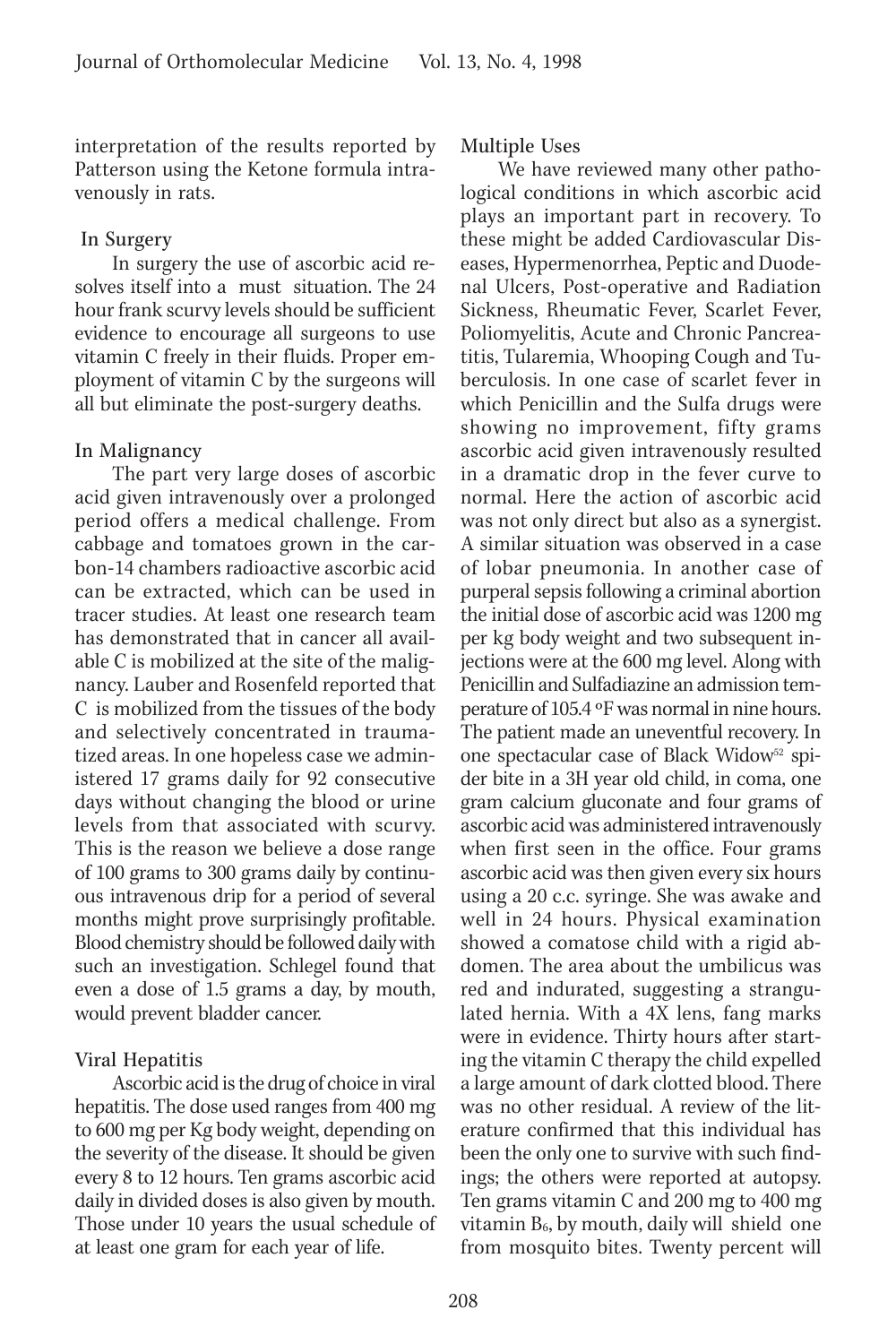also require 100 mg vitamin  $B_6$  intramuscularly each week.

#### General Nutrition

Vitamin C plays a very important role in general nutrition. Deficiency of this substance in sufficient amounts can be a factor in loss of appetite, loss of weight or failure to grow, muscular weakness, anemia and various skin lesions. The relationship between vitamin C and the health of the gums and teeth has long been recognized. Laboratory studies on gum-teeth connective tissue have reaffirmed this relationship.53 Our son who will be 19 in July has never developed a tooth cavity. Since age 10 he has received at least 10 grams ascorbic acid, daily, by mouth. Before age 10 the amount given was on a sliding scale.<sup>54</sup>

Intravenous Application.

Ascorbic acid must be given by needle to bring about quick reversal of various insults to the human body. We have found that doses must range from 350 mg to 1200 mg per kg body weight. Under 400 mg per kg of body weight the injection can be made with a syringe provided the vitamin is buffered with sodium bicarbonate with Sodium Bisulfite added. Above 400 mg doses per kg body weight, and a particular ampule described in this summary, the vitamin must be diluted to at least 18 cc of 5% dextrose in water, saline in water or Ringers solution. Many times Adenosine 5-Monophosphate, 25 mg in children and 50 to 100 mg in adults, given intramuscularly, is necessary to achieve results. The aqueous solution is more effective for quick results, although Adenosine in Gel can be employed. In debilitated individuals or when the pathology is serious, Desoxycorticosterone Acetate (DCA), aqueous solution, must also be added to the schedule. Usually 2.5 mg for children and 5 mg for adults is the daily intramuscular dose required. Sudden swelling of the feet indicates abnormal sensitivity and the drug must be discontinued.

It must be remembered when using ascorbic acid that experiments on man are the only experiments which can give positive evidence of therapeutic action in man. Likewise, the use of ascorbic acid in human pathology must follow the Law of Mass Action: In reversible reactions, the extent of chemical change is proportional to the active masses of the interacting substance.

I am in full agreement with Lancelot Hogben who said, "A scientific idea must live dangerously or die of inanition. Science thrives on daring generalizations. There is nothing particularly scientific about excessive caution. Cautious explorers do not cross the Atlantic of truth."

#### References

- 1. Correspondence with colleague from Puerto Rico.
- 2. Jennings & Avinoff: Wild Flowers of Western Penna. & Upper Ohio Basin, University of Pittsburgh Press, Vol. 2, Plate 156.
- 3. Food and Life: P. 236, 1939 Yearbook, U.S. Dept. Agriculture, U.S. Printing Office, Washington, D.C.
- 4. Klenner, F. R.;: Correspondence with Dr. Bauer, University of Switzerland.
- 5. Salomon, L. L, et al.: N.Y. Acad. Science 93: 115, 1961.
- 6. Grollman, A. P. & Lehninger, A. L.: Arch. Biochem., 69:458, 1957.
- 7. Chattejee, I. B., Kar, N. C., Guha, B. C.: N.Y. Acad. Science 92:36, 1961.
- 8. Isherwood, F. A. & Mapson, L. W.: N.Y. Acad. Science 92:6, 1961.
- 9. Burns, J. J. Am. J. Med. 26: 740, 1959 ref
- 10. Stone, I.: Brief Proposal Per. Biology & Medicine, Autumn 1966.
- 11. Slobody, L. B.: J. Lab & Clinical Med. 29 #5, 464- 472, 1944.
- 12. Ringsdore, W. M., Cheraskin, E. Sec., Oral Med., U. of Ala. Med. Center, Birmingham, Ala. ref
- 13. Klenner, F. R.: Tri-State Med. J., Feb. 1956. ref
- 14. Larson, C.: Ordnance, PP. 359-360, Jan.-Feb. 1967.
- 15. Starr, T. J.: Hospital Practice, p. 52, November 1968.
- 16. Kropowski, H.: Med. World News, p. 24, June 19, 1970.
- 17. Klenner, F. R.: J. Applied Nutrition, 1953.
- 18. Klenner, F. R.: Tri-State Med. Journal, June 1957.
- 19. Klenner, F. R.: Tri-State Med. J., Oct. 1958.